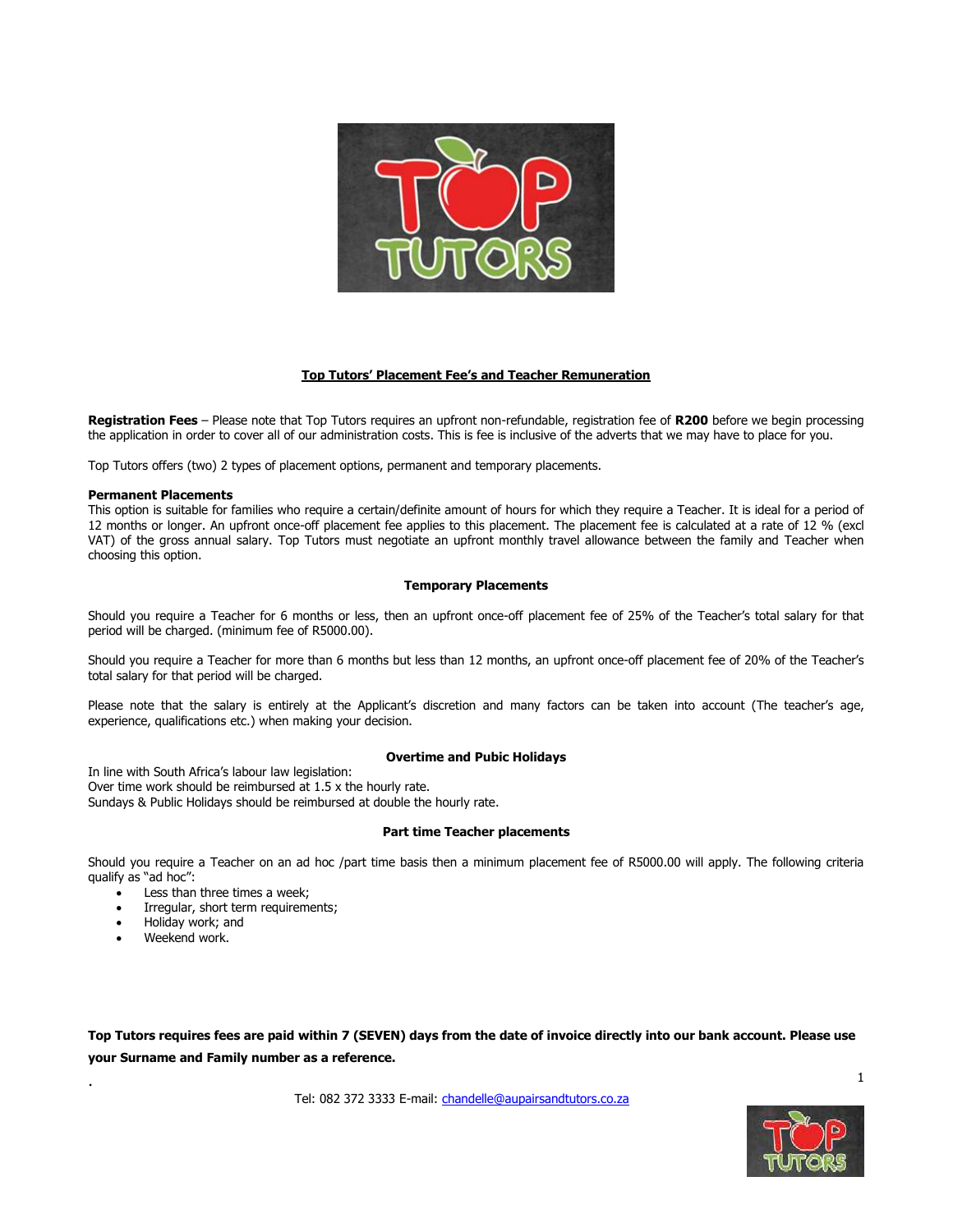| I, the undersigned                      | , agree to the terms and conditions and confirm that I have familiarised |
|-----------------------------------------|--------------------------------------------------------------------------|
| myself with these terms and conditions. |                                                                          |

**Dated and signed at\_\_\_\_\_\_\_\_\_\_\_\_\_\_\_\_\_\_\_ on this the \_\_\_\_ day of \_\_\_\_\_\_\_\_\_\_\_\_\_\_\_\_\_\_\_\_\_20\_\_\_\_.**

**\_\_\_\_\_\_\_\_\_\_\_\_\_\_\_\_\_\_\_\_\_\_\_\_\_\_ \_\_\_\_\_\_\_\_\_\_\_\_\_\_\_\_\_\_\_\_\_\_\_\_\_**

**Witness 1 Applicant Applicant Applicant Applicant Applicant** 

**Witness 2**

.

# **Our Banking Details are:**

**\_\_\_\_\_\_\_\_\_\_\_\_\_\_\_\_\_\_\_\_\_\_\_\_\_\_\_**

| Account Name:   | C Claassen          |
|-----------------|---------------------|
| Bank:           | Absa Cheque account |
| Branch Code:    | 632005              |
| Account Number: | 4081307754          |
|                 |                     |

# **TERMS AND CONDITIONS**

#### **Fee Structure**

- The Family/Applicant agrees to pay Top Tutors a non-refundable administration fee of R200.00 (Two Hundred Rand), this fee is payable upfront upon completion of the preceding application document, attached hereto, which fee is also necessary in order to begin the placement process. This fee is valid for a period of 6 months only.
- For Permanent Placements a fee of 12% of the candidate's annual salary (with a minimum fee of R5000.00) is applicable and is to be paid within 7 (SEVEN) days of confirmation of placement and not on the Teacher's start date.
- For Temporary Placements the Family/Applicant agrees to pay Top Tutors within 2 (TWO) days of date of invoice directly into the Top Tutors chosen bank account. Temporary placements require a minimum fee of R5000.00.
- Be advised that failure to pay on time will result in a surcharge, a delay in engaging the Teacher or in the placement of the chosen Teacher with another family. If the fee remains unpaid on the Teacher's start date a 15% surcharge on any unpaid placement fee will be payable on the unpaid fee. The Client will also forfeit their right to a replacement.
- The placement fee needs to be paid in full before the Teacher may commence engagement with the Applicant/Client.

#### **General Terms & Conditions**

- Interviewing a candidate from Top Tutors will indicate/constitute acceptance of both the fee structure and terms & conditions.
- All Top Tutors' candidates are covered by a 12-month exclusivity agreement which provides that in the event of a candidate being employed within 12 months of the initial Top Tutors organized interview, the full placement fee will become immediately payable to Top Tutors. The use of a third-party to "recruit" a candidate, in order to avoid the payment of fees to Top Tutors, will incur a similar charge, either to the third-party, or to the client, should the third-party demur acceptance of these conditions.
- The client is required by law to have a contract of employment with the candidate and in lieu of a written one will be deemed by law to have entered into a verbal agreement/ contract of employment with the Teacher appointed.
- It is for this reason that Top Tutors advises their clients to enter into a written, specific contract of employment with any employee and should you require same, Top Tutor's will assist you with a legally drafted employment contract at a minimal additional charge, purely to cover the costs thereof, which contract will be drafted and vetted by our legal advisors.
- Whilst Top Tutors will take all reasonable care to ensure the suitability of the candidate, it is the Client's responsibility to satisfy him or herself before offering a position to any person - **the final decision to accept the candidate remains with the Client/Applicant** – who is, in our opinion, better placed than Top Tutors to judge the suitability of a Teacher for their family & situation.

# **Replacements/Refund Policy**

 Top Tutors quality guarantee extends for a period of 90 (NINETY) days from start date. If during this period, a Teacher decides to leave the appointed family or if the family is dissatisfied with the Teacher, Top Tutors undertakes to replace the candidate free of charge, provided that the placement fee was paid within 7 (SEVEN) days of the date of initial invoice.

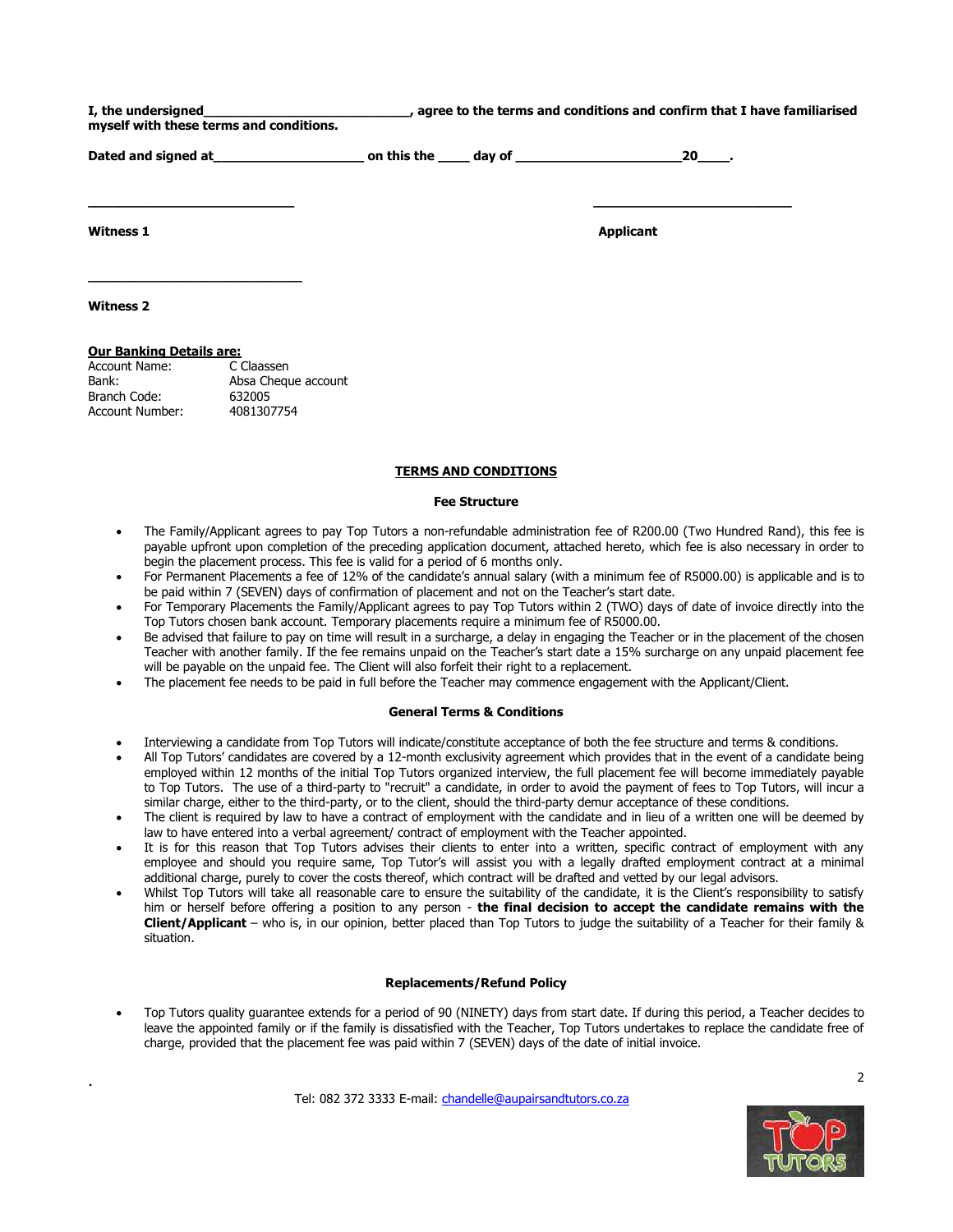- In the unlikely event that Top Tutors is unable to replace the Teacher within 60 (SIXTY) days of the date of departure of the initial candidate, 50% of the client's initial placement fee will be credited.
- Should Top Tutors not be given the opportunity to replace a candidate and/or the client makes alternative arrangements via another source or if the client no longer wishes to hire a Teacher, regardless of the reason, this guarantee will be regarded as having been completely discharged.

# **Top Tutors not a homeschooling platform**

- Take Notice that, Top Tutors does not provide a syllabus and the client/applicant will be required to register with a homeschool system of their choice which will provide a syllabus.
- Take further notice that, Top Tutors can recommend a homeschooling system to the client, however, such homeschooling systems/ platforms are completely independent of Top Tutors and the liability rests on the client to ensure that he/she is satisfied with such system before registering therewith.
- Take further notice that any recommendation by Top Tutors of any homeschooling system is based on second hand reviews and feedback from existing clients and that Top Tutors is in not in any manner or form affiliated with such platforms and therefore cannot warrant the quality of service which will be provided through such platforms
- Take further notice that any contract, agreement and undertakings between the client and such homeschooling system do not in any manner include Top Tutors and Top Tutors hereby expressly excludes itself from any liability arising therefrom.
- Take further notice that this agreement operates strictly between the client and Top Tutors and is in no way connected to any relationship formed between the client and any homeschooling platform.

# **Important special terms and conditions**

- Please Note that Top Tutors Quality guarantee specifically excludes:
	- o Retrenchment;
	- o Unfair dismissal and unfair labour practice disputes;
	- o Breach of employment contract by the employer.
- Should a placement terminate after 90 (NINETY) days, the Agency is not obliged to offer a free replacement.
- No replacements will be made on replacement Teachers.
- The Teacher will be deemed to be an employee of the client and Top Tutors will not be liable for any claims for noncompliance with the relevant labour laws of South Africa, arising out of the employment relationship which will naturally form between the Teacher and the Client.
- Top Tutors is not in any manner a party to any employment contract, written or verbal, formed between the client and the Teacher.
- The Agency does not in any manner undertake to make any representations at the CCMA, Labour Court or any other forum on behalf of the Client in his or her capacity as the Teacher's employer.

| I, the undersigned<br>myself with these terms and conditions. | , agree to the terms and conditions and confirm that I have familiarized |        |  |    |  |
|---------------------------------------------------------------|--------------------------------------------------------------------------|--------|--|----|--|
| Dated and signed at                                           | on this the                                                              | dav of |  | 20 |  |

**\_\_\_\_\_\_\_\_\_\_\_\_\_\_\_\_\_\_\_\_\_\_\_\_\_\_ \_\_\_\_\_\_\_\_\_\_\_\_\_\_\_\_\_\_\_\_\_\_\_\_\_**

**Witness 1 Applicant Applicant Applicant Applicant Applicant Applicant** 

**Witness 2**

**\_\_\_\_\_\_\_\_\_\_\_\_\_\_\_\_\_\_\_\_\_\_\_\_\_\_\_**

.

# **Liability Clause**

- Top Tutors acts as an intermediary only and is **not** the employer. The duty lies on the Client/Applicant to ensure that he/she is 100% satisfied as to the suitability of the Teacher prior to hiring them – Top Tutors shall not be liable for any damage or loss suffered should the Teacher prove to be unsuitable.
- The choice of Teacher remains the Client's decision and submitting this application form constitutes confirmation that the Client/Applicant accepts these terms and conditions, whether or not the form along with the Terms and Conditions are signed.
- Top Tutors accepts no liability of any kind for any inconvenience, loss of or damage to property, or any loss or personal injury or death howsoever arising directly or indirectly from any act or omission of any candidate introduced by the Agency even if such an act or omission is negligent or fraudulent or reveals dishonesty.

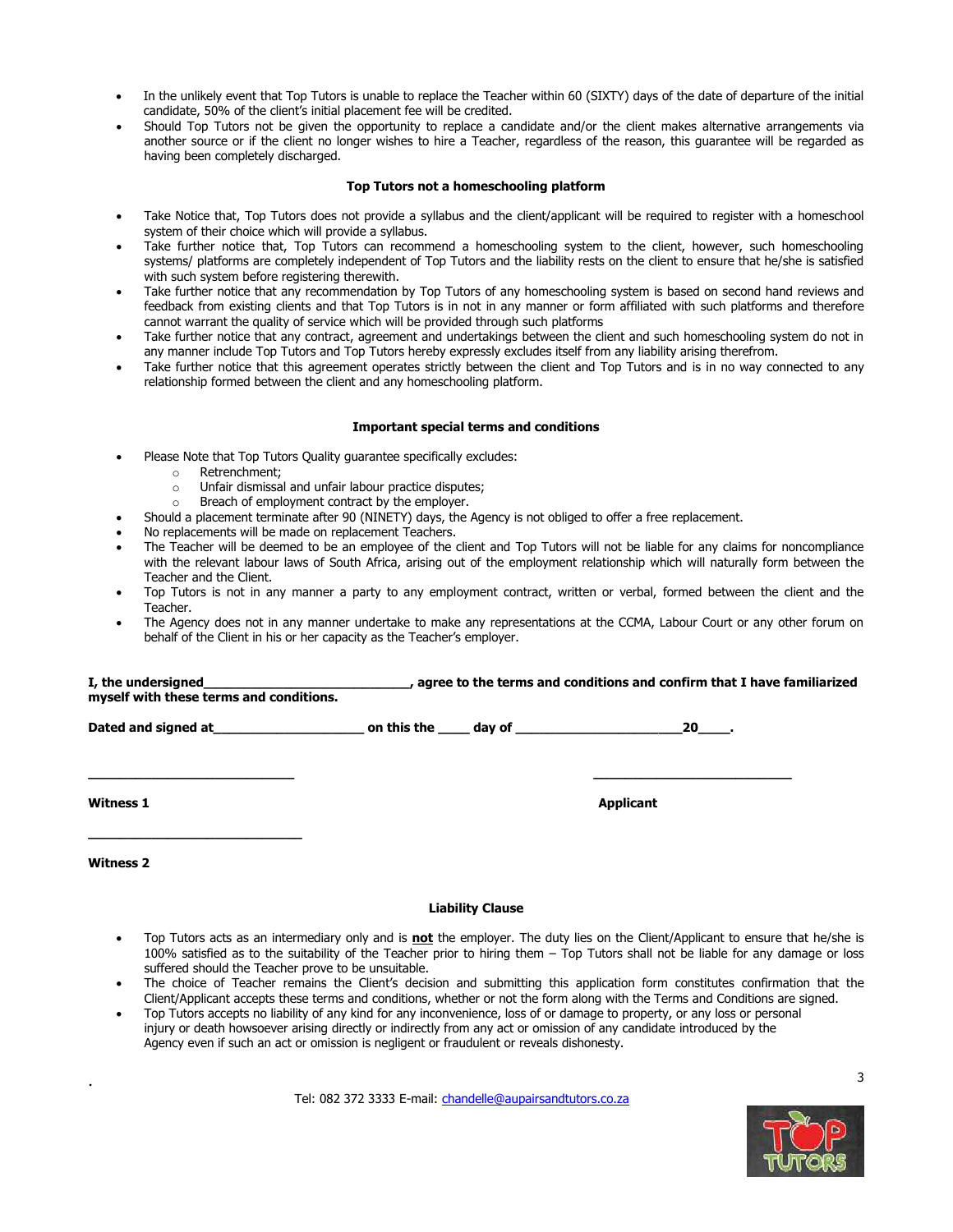- Top Tutors will submit details of candidates with a valid driver's license for South Africa, but we are unable to guarantee the standard of the Candidate's driving should the Candidate be required to drive in execution of his or her duties during the course of his or her employment.
- The Client/Applicant in submitting this application warrants that he/she has the legal capacity to/ is able to/duly authorized to conclude this agreement and to comply with his obligations covered in this agreement.

#### **Dispute Resolution**

- In the event of any dispute arising out of or relating to this agreement
- The Client shall be liable for all legal expenses on an Attorney-Client scale of any Attorney and/or Counsel incurred by Top Tutors in the event of (a) any default by the Client or (b) any litigation in regard to the validity and enforceability, other any other dispute arising out of this agreement. The Customer will be liable for any collection or valuation fees incurred as a result of his or her breach of this agreement. The Customer agrees that Top Tutors shall not be liable to make payment of security to the satisfaction of the Court in terms of section 62 of the Magistrate's Court Act, as amended. The submitting of this forms constitutes the irrevocable consents to the jurisdiction of the Magistrates Court.
- In the case of a customer owing funds to Top Tutors, for whatever reason, the customer consents to default judgement being taken against him / her in terms of the section 58 of the Magistrates court act in the case of non-performance.

#### **Chosen Domicillium Address**

The Applicant chooses his/her/its Domicilium citandi et executandi for services of all documents and processes the address entered herein below: Address \_\_\_\_\_\_\_\_\_\_\_\_\_\_\_\_\_\_\_\_\_\_\_\_\_

Email Address

#### **Variations Not Effective Unless in Writing**

No variation, addition, modification or waiver of any provisions of this agreement, or consent to any departure therefrom, shall in any way be of any force or effect unless confirmed in writing and signed by the Agency and then such variation, addition, modification, waiver or consent shall be effective only in the specific instance and for the purpose and to the extent for which it is made or given.

#### **Whole Agreement**

This agreement constitutes the whole agreement between parties. No party will have any right or remedy arising from any undertaking, warranty or representation which is not contained in this document and any such undertaking, warrant or representation shall be of no force or effect between the parties.

#### **Electronic Email and Signature**

It is agreed that the agreement may be faxed or emailed between the Agency and the Client for signature and that this may have the effect that no one document has the original signatures of all the parties, further in the event where this agreement remains unsigned for whatever reason but where it is duly submitted, the client having duly acting in terms hereof, this will not affect the validity of the agreement and the document shall nonetheless be of full force and effect.

| I, the undersigned<br>myself with these terms and conditions. | , agree to the terms and conditions and confirm that I have familiarized |                                                                                                                |    |  |  |
|---------------------------------------------------------------|--------------------------------------------------------------------------|----------------------------------------------------------------------------------------------------------------|----|--|--|
| Dated and signed at                                           | on this the                                                              | dav of the control of the control of the control of the control of the control of the control of the control o | 20 |  |  |
|                                                               |                                                                          |                                                                                                                |    |  |  |

**Witness 1 Applicant Applicant Applicant Applicant** 

**Witness 2**

**\_\_\_\_\_\_\_\_\_\_\_\_\_\_\_\_\_\_\_\_\_\_\_\_\_\_\_**

.

Tel: 082 372 3333 E-mail: [chandelle@aupairsandtutors.co.za](mailto:chandelle@aupairsandtutors.co.za)